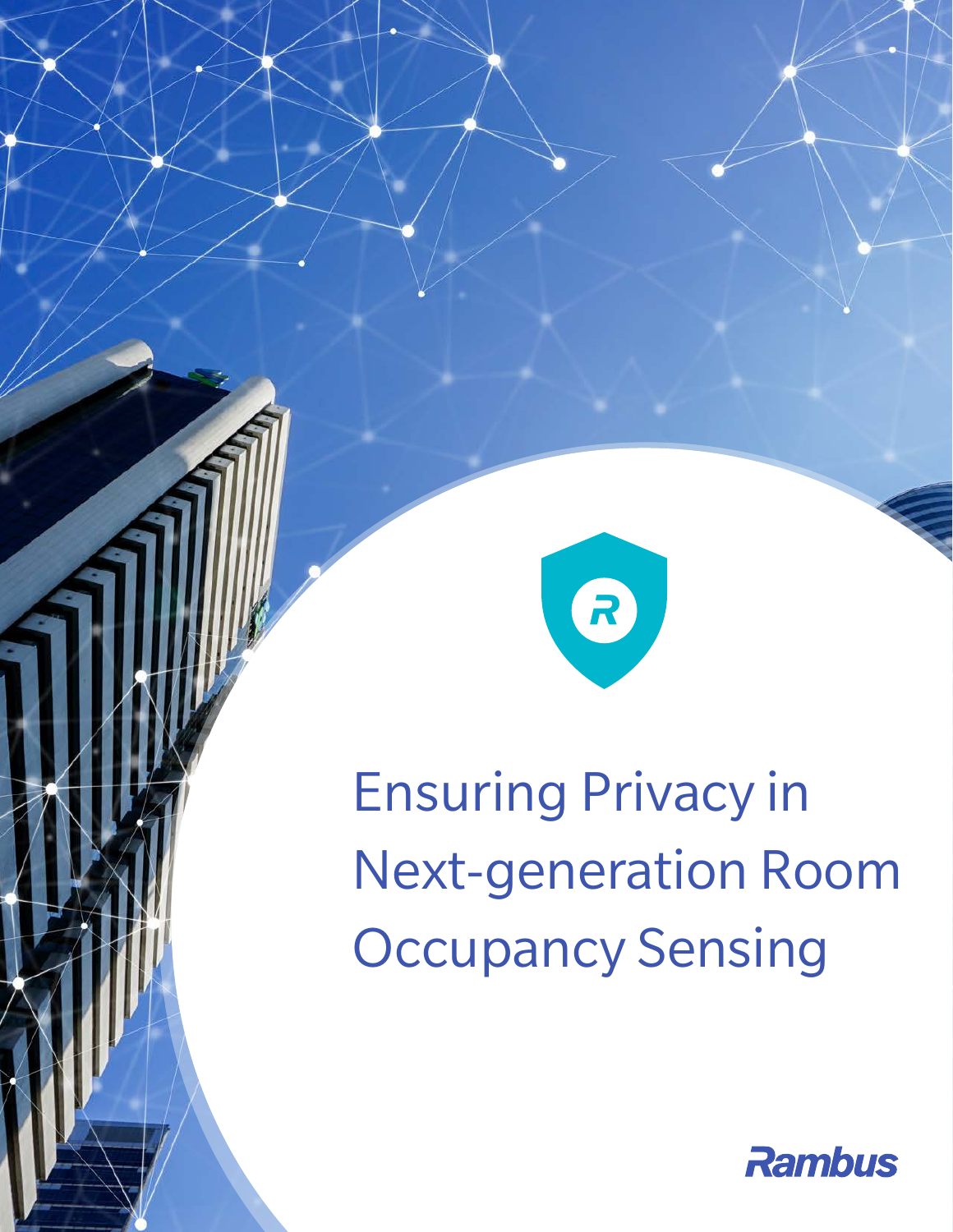

- Introduction  $\bullet$
- Part 1: Conventional Occupant Sensing Technologies  $\bullet$
- Part 2: The Problem with Cameras
- Part 3: Lensless Smart Sensors (LSS)  $\bullet$
- **Conclusion**  $\bullet$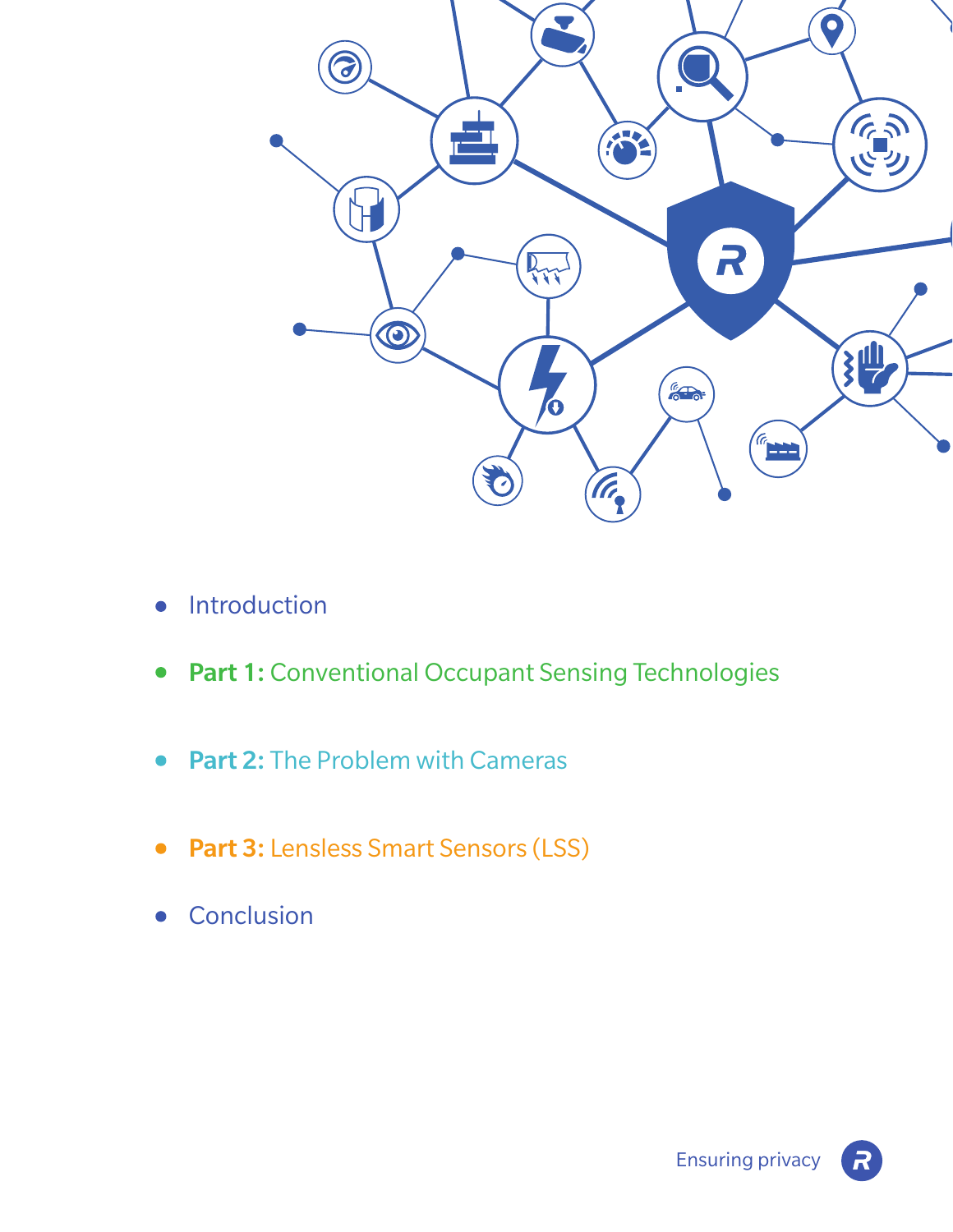# Introduction

The long-awaited promise of smart homes and buildings adapting to occupant preferences and requirements is slowly becoming a reality. Traditional sensing technology is still somewhat limited in this context, with sensors primarily designed to detect motion rather than occupancy. Fortunately, new smart sensor technology offers the promise of true occupancy detection, along with an improved understanding of space utilization and occupant traffic patterns. Smart sensors can also help save power consumption by enabling truly responsive lighting and facilitating efficient HVAC utilization. Although next-generation sensor technology offers a glimpse of an exciting future in which buildings adapt and learn, real-world privacy issues will almost certainly have to be addressed before mainstream adoption is achieved.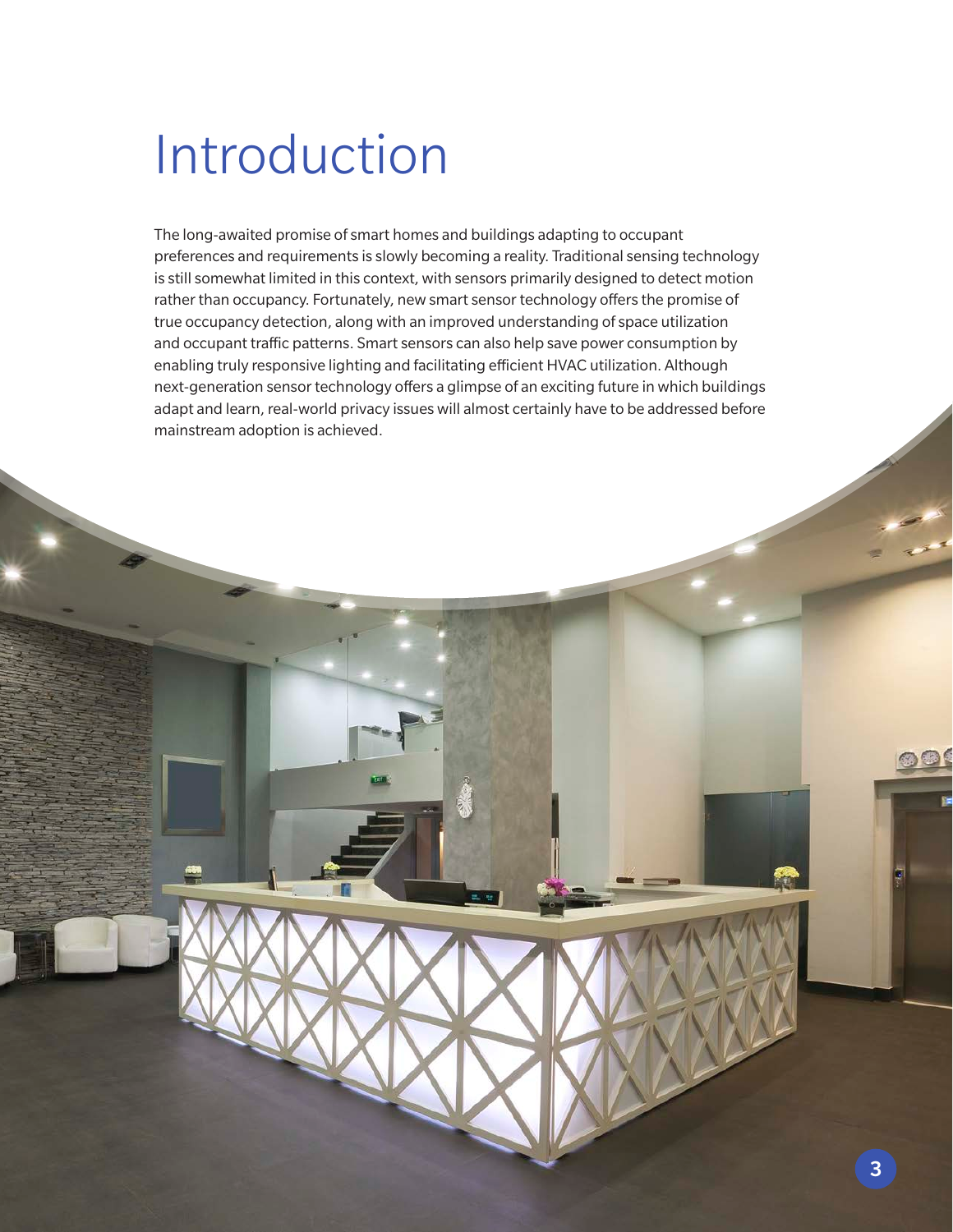### Part 1:

## Conventional Occupant Sensing Technologies

Currently, occupancy detection is typically implemented using a wide range of conventional sensor technology, including passive infrared (PIR), microwave, ultrasonic, vibration and acoustic.

### Passive Infrared (PIR)

PIR sensors are primarily designed to detect movements or changes in heat sources within the sensor Field of View (FOV.) Although PIRs excels at sensing dynamic motion, the technology is typically unable to detect true occupancy, as the sensors require significant motion to 'trip.' In addition, PIRs are often paired with timers to activate (room) lighting systems. However, PIRs may not be able to detect movement if the occupant sits relatively still while typing, reading or watching television. This frequently results in PIRs timing out, forcing the occupant to wave a hand or create some alternative form of dynamic movement to re-activate the lighting system.

#### Microwave & Ultrasonic

Microwave sensors emit pulses and measure the subsequent reflection off a moving object. Similar to PIRs, microwave sensors can be used to detect motion and are typically deployed in larger areas. Nevertheless, higher manufacturing costs typically prevent wide-scale deployment of the technology. It should also be noted that PIRs and microwave sensors have been combined to reduce false alarms. Although this method facilitates a more refined signal, motion is still imperative. And while combined sensors offer a high degree of accuracy, they are considered quite costly. Ultrasonic sensors, while less prone to errors stemming from external electric forces, face similar cost issues.

#### Vibration & Acoustic

Vibration sensors are relatively inexpensive to produce, although they are prone to a wide range of false positives, including those caused by elevators, movement in neighboring areas, building sway from winds, natural settling and earthquakes. Building engineers may also install acoustic sensors in conference rooms to detect occupancy and approximate the number of people in a room. However, acoustic sensors are imprecise and can be erroneously tripped by background noise emitted by building environmental systems.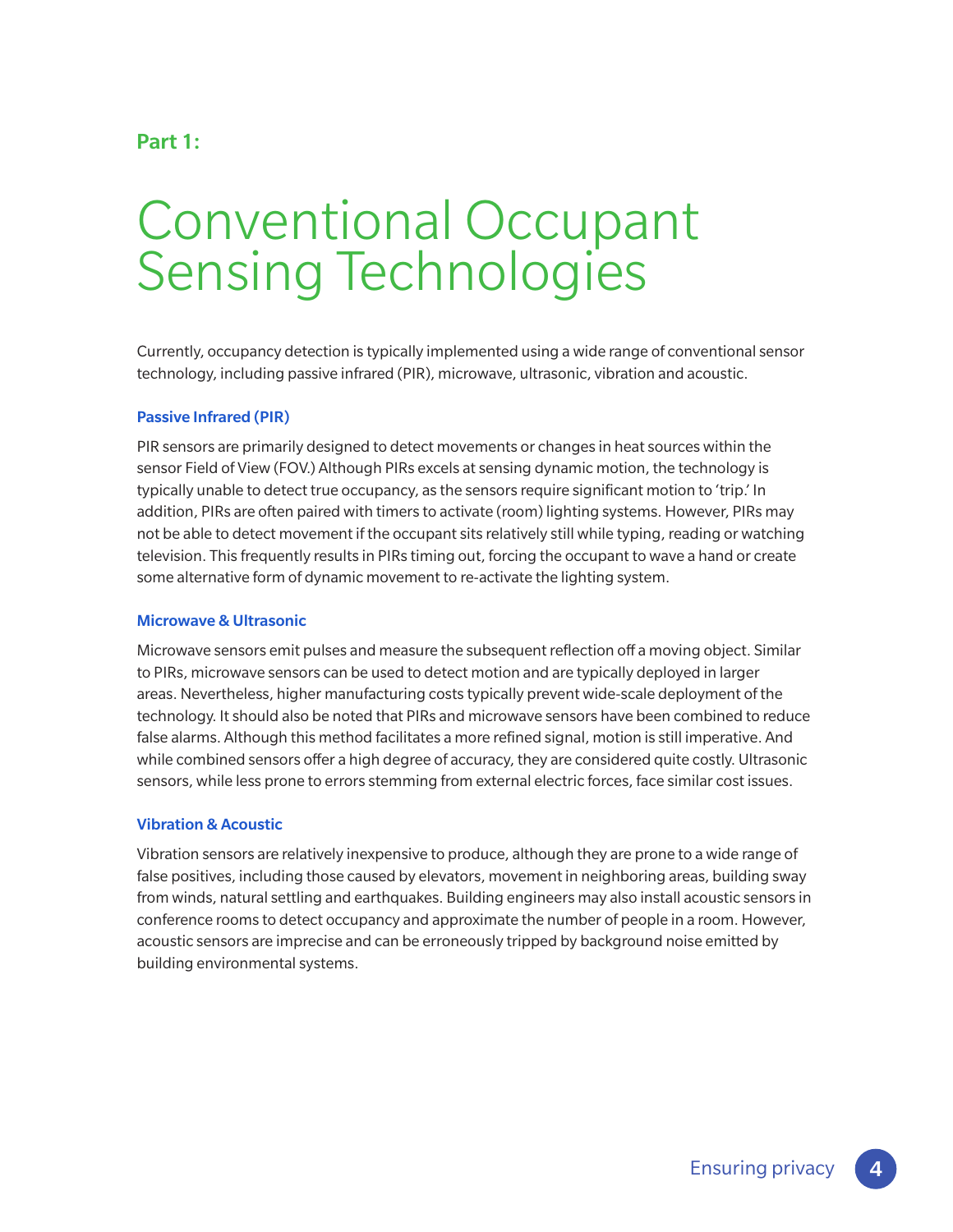### Limited Functionality, Limited Privacy Issues

Except for acoustic, there is little to no privacy risk associated with the above-mentioned technologies. While somewhat limited in terms of capabilities, these sensors can be deployed in grocery stores, office conference rooms and private areas such as restrooms and gym locker rooms. Nevertheless, new sensing technologies are currently being designed to significantly improve building and home automation systems. These sensors will enable buildings to intelligently and adaptively respond to occupants, rather than simply detecting them.

5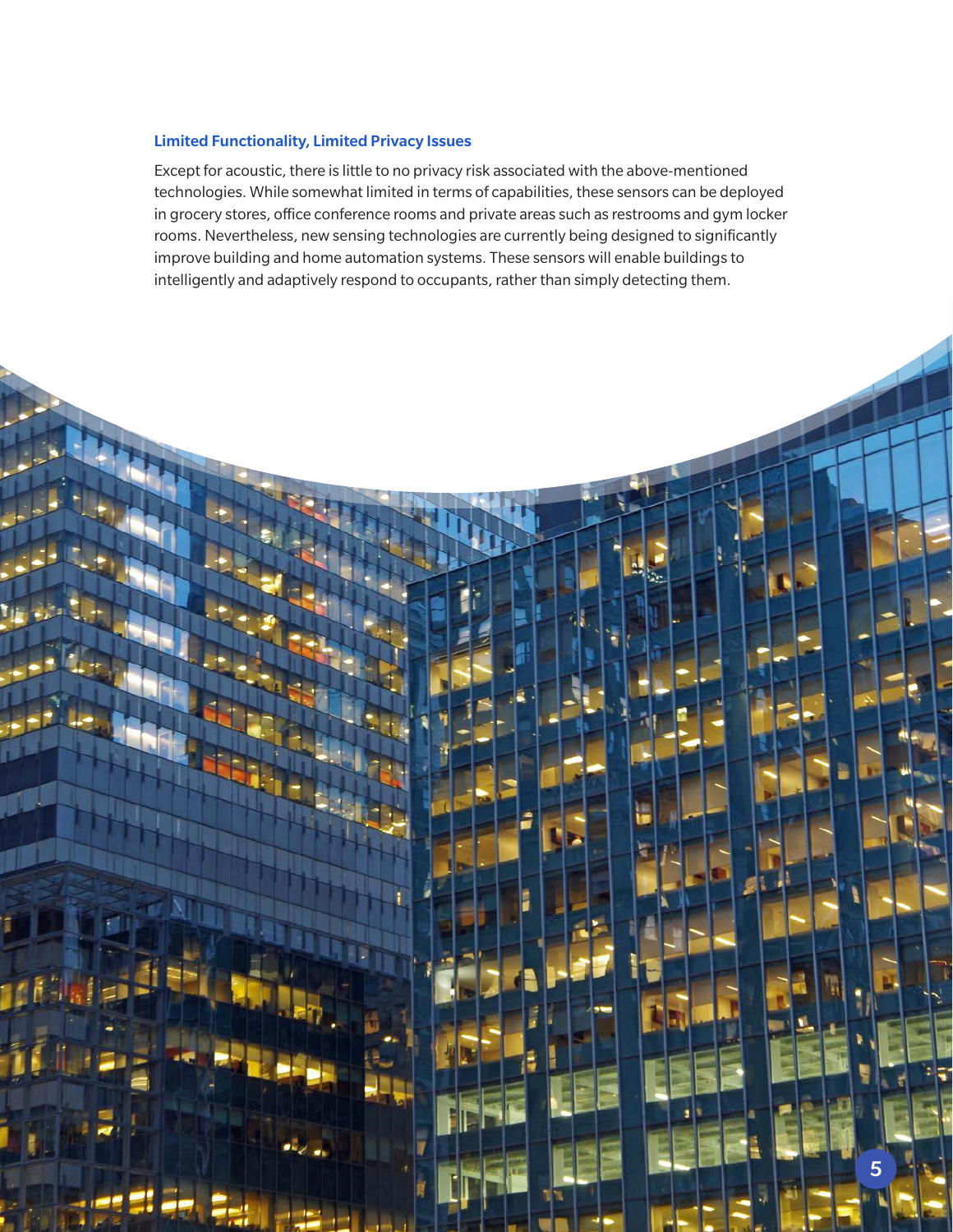## Part 2:

## The Problem with Cameras

Cameras produce a wealth of data about their environment by forming a focused and detailed view of a specific area. Aided by off-the-shelf algorithms, cameras are routinely deployed in public areas to detect and analyze human movement. For example, airports primarily deploy cameras to identify occupants, which are also used to analyze waiting times in security lines. This allows airport personnel to leverage occupant counting and dwell data to generate metrics on average wait times. Grocery chain Kroger has adopted a similar use of the technology, with cameras helping to minimize customer wait time by deploying cameras to track the number of individuals waiting for a register.

While undeniably versatile, cameras cannot be used for occupant sensing in semi-private and private areas due to very real privacy, security and legal risks. Indeed, the installation of focused cameras in non-public spaces is strictly curtailed by certain countries. In England, for example, a homeowner may not legally deploy a security camera that has any private space within its FOV outside his or her property. In most countries, the entity responsible for deployment is also held accountable for the repercussions. For instance, of a focusing camera from an office space is hacked and the resulting stolen images or video used to commit a crime, the owner of the building may very well be deemed liable.

In addition, cameras may prompt a feeling of unease amongst many people, whether at home, on the street and at work. Workplace culture experts have stated repeatedly that trust is one of the most important aspects of any corporate environment. Lenses tend to communicate an absence of trust, no matter

what their stated purpose. At home, the desire for privacy becomes even more pronounced. The widespread use of focused cameras by homeowners is often perceived as taboo, no matter how secure the deployment, since a hacked focused camera inevitably exposes private areas of our lives. Although focused cameras do facilitate occupancy tracking, they also create focused images and video which are subject to hacks.

Risks like this have provided a legal reason for the removal of, or non-installation of focused cameras in non-public areas by 3rd parties. Beyond the legal reasons however, there are also physiological 'human condition' issues.

Moving to residential installations of focused cameras, the desire for privacy becomes even more apparent. The use of focused cameras by homeowners is often seen as not acceptable, no matter how secure the deployment, since a hacked focused camera exposes private areas of our lives.

To test the limits of how secure a focused camera would have to be, Rambus has performed the following (admittedly unscientific) litmus test. When speaking of our LSS solution (later in this document), we've proposed the alternate idea of a focused camera being placed in a 'black box', with only the lens exposed. Electronically, the only input to the box is 100-240VAC, and the only output of the box being decision data ('yes' and '5 people in the room', for instance). Asked when this solution would be acceptable for the main areas of their houses, most respondents have said "no". To those who said yes, the same camera was then moved to their bedroom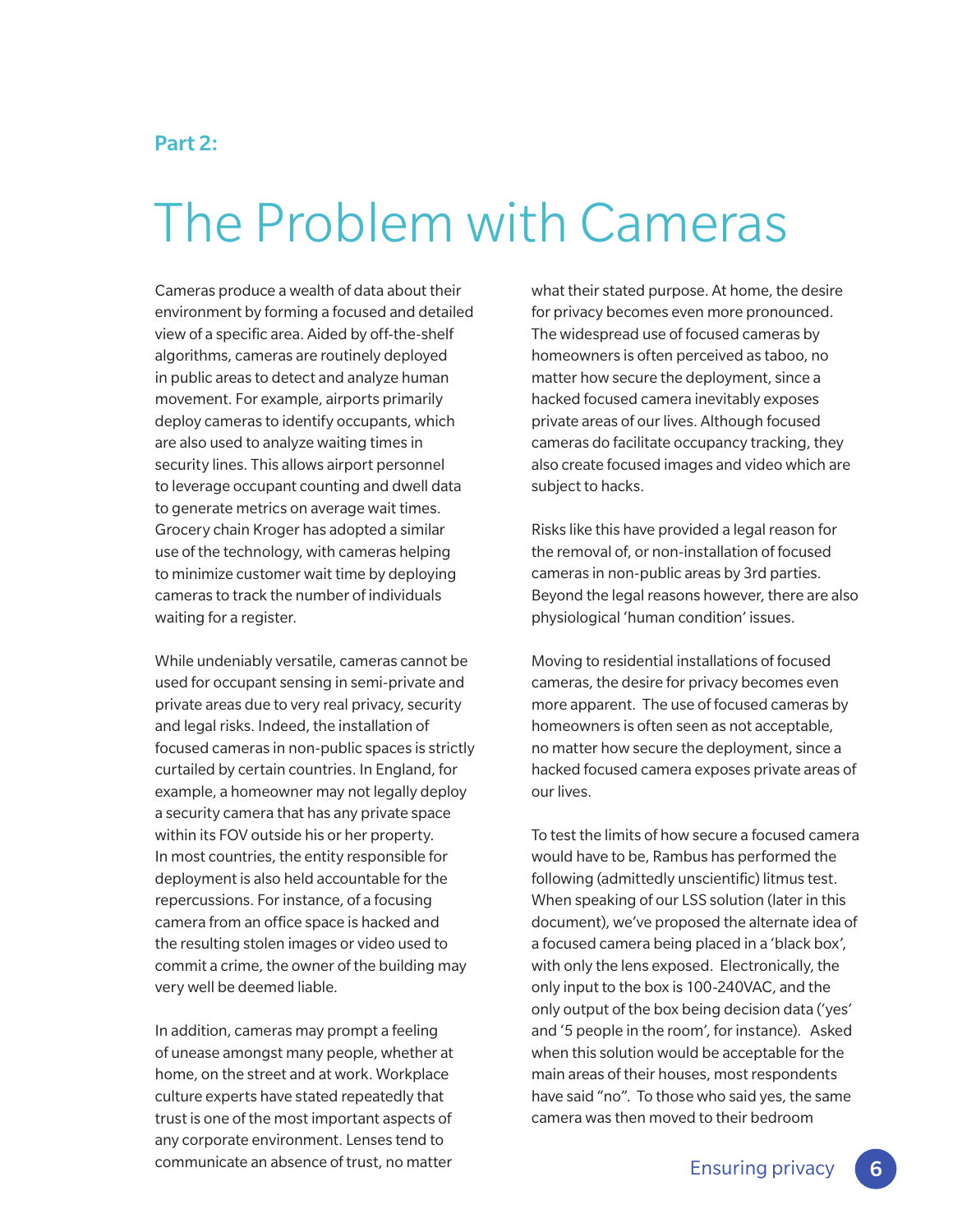and the bedrooms of their children and/or parents. At this point, most of the "yes"s turned to "no"s quickly. The risk of privacy invasion is cited as the primary reason for a "no", regardless of how secure the solution is. Lenses (and cameras by extension) create focused images. The risk of privacy invasion through hacking is simply too great to offset the potential benefits.

While focused cameras enable a measurement of room occupancy, they fail in that they also create focused images and video which are subject to hack and exposure by nefarious parties, not to mention spooking their users.

### What About De-focused Cameras?

By their nature, cameras create focused images fit for human viewing. People are accustomed to this, and our natural assumption is that all cameras are creating focused images.

However, a proposed solution to room occupancy sensing is the use of a purposely defocused camera. This involves either using a lens that is not specifically designed for the camera electronics (creating a 'fuzzy' or 'warped' image), or physically rotating the lens within the camera into a position where the image is out of focus, and then locking it in that defocused position. Since the image/video is defocused, identifying a specific person or persons within the scene would be impossible, lowering the risk of exposure of personal information. The video data from the defocused camera could still be a viable measurement in a room occupancy solution where the goal is to recognize movement and occupancy (which doesn't require a focused image).

Looking first at the technical hurdles facing de-focused cameras; the simple fact is that a de-focused image can be computationally refocused. The re-focused image may not attain the same level of image quality as a native image that was captured with a focused camera, but can likely be restored to a level of quality that is identifiable to the human eye.

The process of refocusing an image is well understood, with methods published in numerous scientific journals and papers, and available freely on the internet. Figure 1, showing before and after images, is just a single example of this:





Figure 1: Defocused Camera Restoration, Source: http://yuzhikov.com/articles/BlurredImagesRestoration1.htm

It should also be noted that the complexity of refocusing is contingent upon how defocused the original image is. Even if the specific system characteristics of the defocused camera are unknown by the attacker, blind deconvolution methods often succeed in generating a refocused image. Special computing technology is not required, as off-the-shelf applications can be programmed to optimally and automatically refocus images. Although manufacturers of defocused camera-based sensing solutions may theoretically reduce privacy risks, the specter of hacks and readily available reconstructive algorithms mitigate any potential benefit offered by a de-focused camera.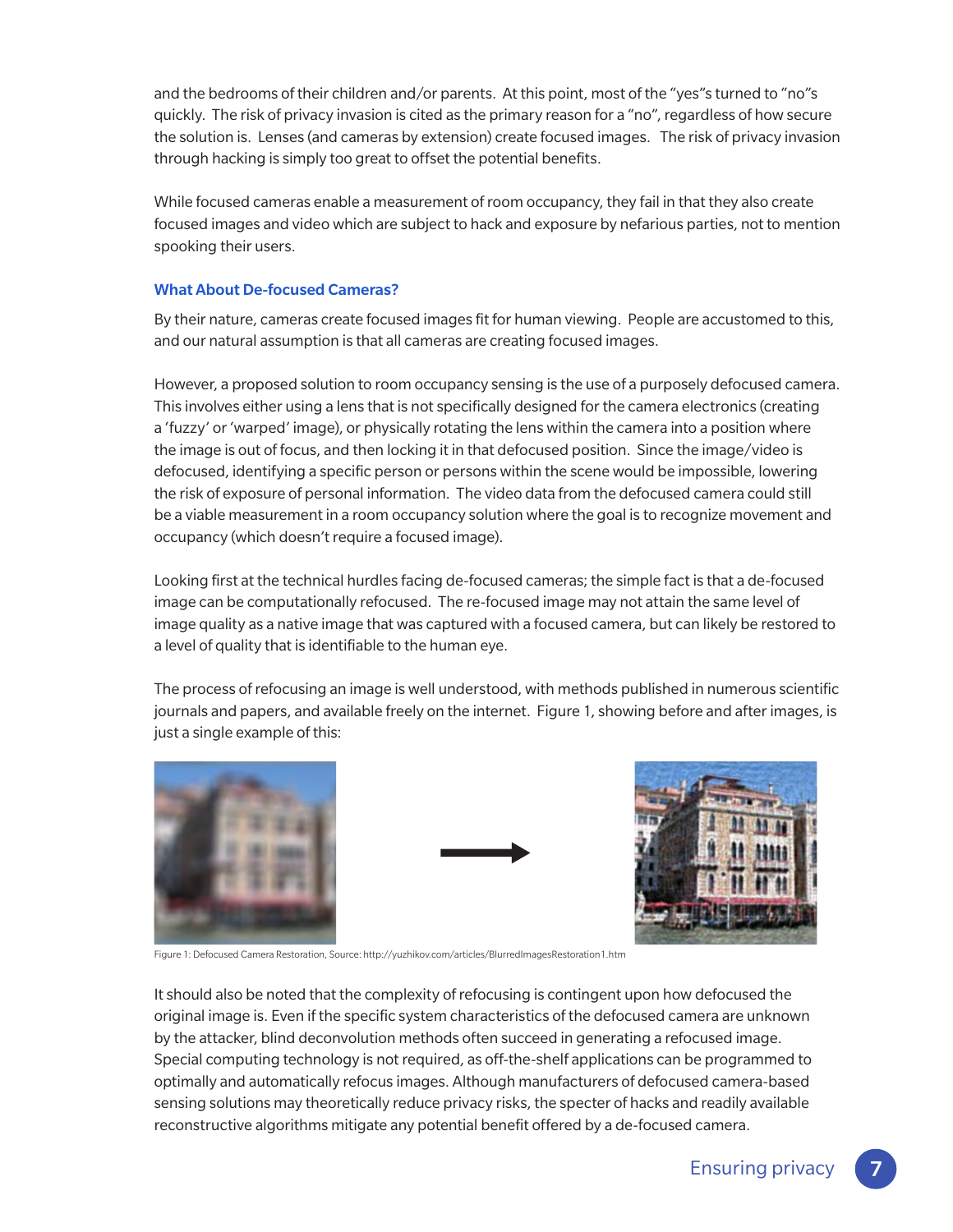### Part 3:

## Lensless Smart Sensors (LSS)

Lensless smart sensors (LSS) are a novel method of sensing. LSS combines a standard CMOS sensor like those found in focused and defocused cameras, but replaces the lens with an extremely small anti-phase binary diffractive grating. This grating sits in the optical path, with light passing through it intelligently spread onto the low resolution CMOS sensing element below it.

LSS does not capture focused images. LSS also does not capture purposely de-focused images. Rather, it creates what is called the 'blob' domain, which is a series of point spread functions (PSF) of light. An example of a single PSF is shown in Figure 2.

A collection of PSFs ('blob' domain) is shown in Figure 3, demonstrating the native output of the LSS sensor. For room occupancy applications, Rambus uses multiple apertures on the sensor. For example, Figure 3, which was captured using the POD 2.0 LSS demonstration system, employs two apertures. Figure 4 is a focused image (taken with a mobile phone) of the scene the LSS sensor captured in Figure 3.

While the blob data from Figure 3 may appear to be a meaningless light pattern, it is in fact all the light from the scene captured through the LSS grating. Using custom-designed sensing algorithms (a visualization is provided in Figure 5, though not of the same scene), LSS is capable of detecting and isolating motion within specific areas of the FOV and identifying the number of occupants and their locations. This is accomplished without ever forming a humanrecognizable image anywhere in the processing chain.



Figure 2: Single PSF



Figure 3: Blob Domain



Figure 4: Native Scene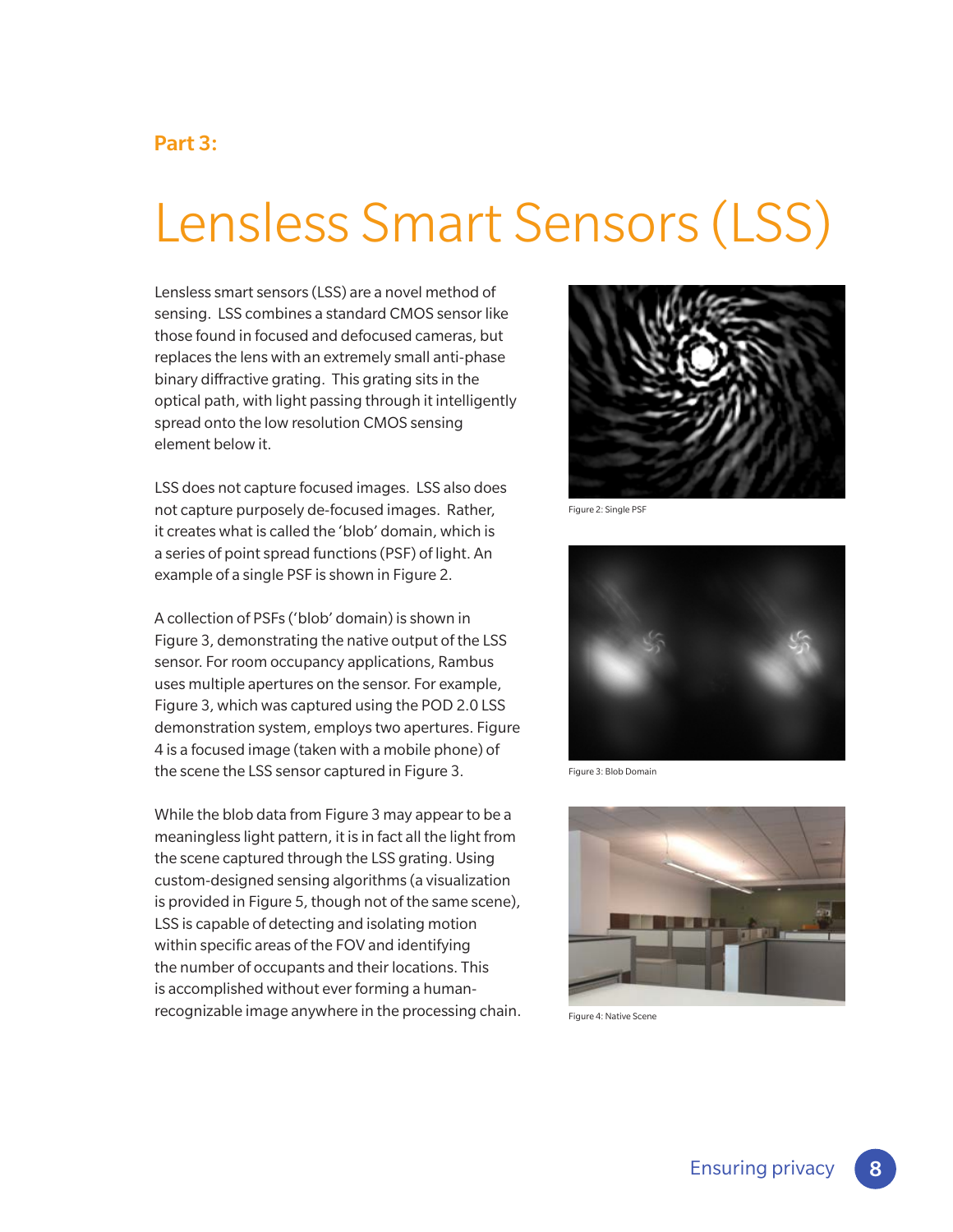

Figure 5: Room Occupancy Algorithm Visualization

Clearly, lensless smart sensors address the real-world privacy issues that focused and defocused cameras are burdened with. LSS technology captures scenes at very low resolutions, sometime as low as 320 x 320 pixels. Although methods do exist to (somewhat) reconstruct images from native LSS blob data, the quality of the reconstruction is far below that of even the lowest quality focusing camera. Additionally, the reverse engineering effort would be substantial and rely heavily on source LSS design data which Rambus does not publicly disclose. Perhaps most importantly, all processing can and should be executed at the local sensor level, with blob data never outputted or saved. These steps further reduce the level of privacy risks, making LSS a viable solution that can be deployed in both public and private smart buildings.